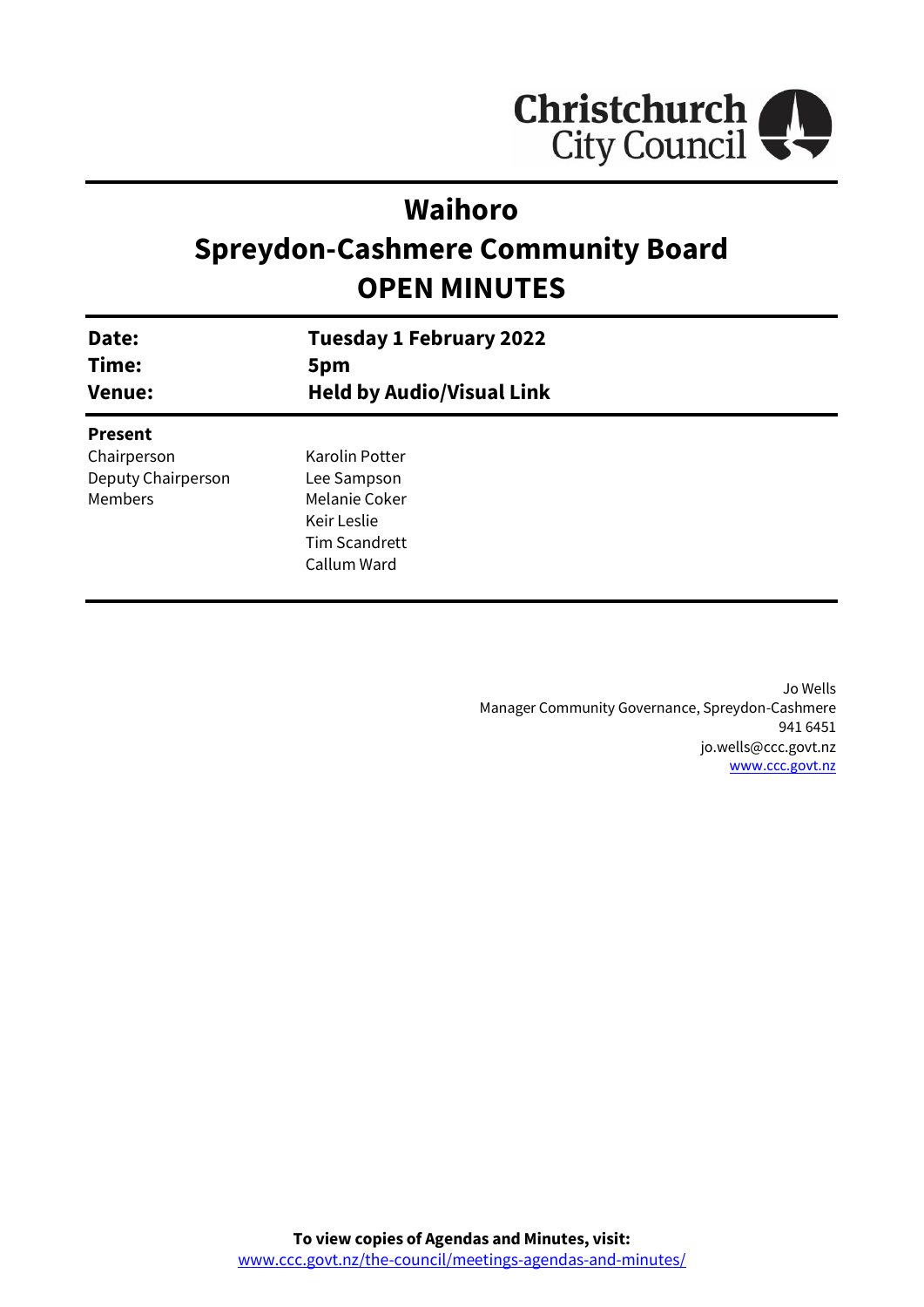

- **Part A Matters Requiring a Council Decision**
- **Part B Reports for Information**
- **Part C Decisions Under Delegation**

**Secretarial Note:** This meeting was held via audio/visual link on the Zoom platform due to New Zealand being at the red setting of the Covid-19 Protection Framework (the Traffic Alert system) on the date the meeting was scheduled. These minutes provide a written summary of the meeting proceedings.

## **Karakia Tīmatanga**: Callum Ward.

The agenda was dealt with in the following order.

## **1. Apologies Ngā Whakapāha**

**Part C**  There were no apologies.

## **2. Declarations of Interest Ngā Whakapuaki Aronga**

## **Part B**

There were no declarations of interest recorded.

## **3. Confirmation of Previous Minutes Te Whakaāe o te hui o mua**

## **Part C**

## **Community Board Resolved SCCB/2022/00001**

That the minutes of the Waihoro Spreydon-Cashmere Community Board meeting held on Tuesday, 7 December 2021 be confirmed.

Lee Sampson/Keir Leslie **Carried**

## **4. Public Forum Te Huinga Whānui**

## **Part B**

There were no public forum presentations.

## **5. Deputations by Appointment Ngā Huinga Whakaritenga**

## **Part B**

There were no deputations by appointment.

## **6. Presentation of Petitions Ngā Pākikitanga**

## **Part B**

There was no presentation of petitions.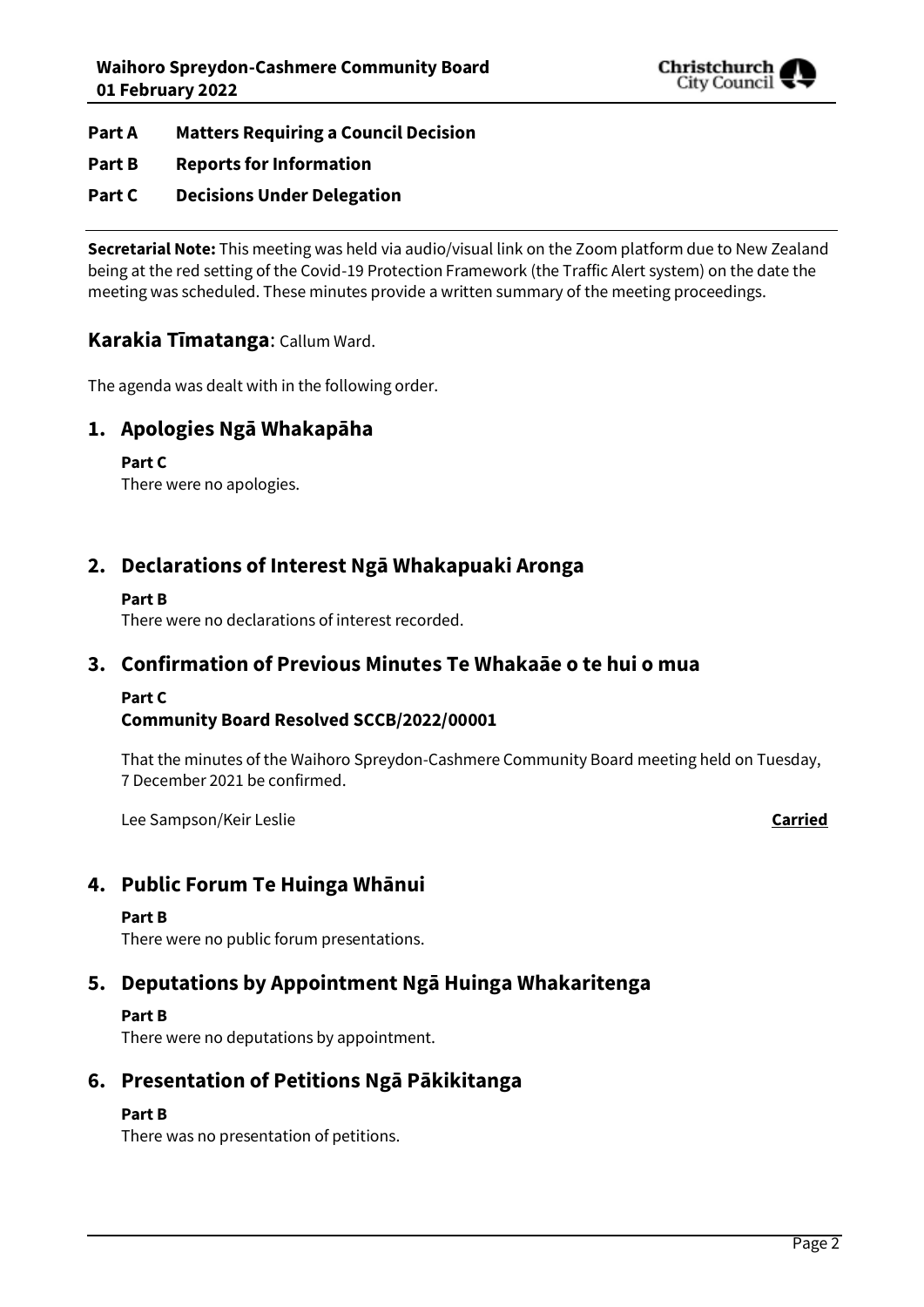

## **7. Waihoro Spreydon-Cashmere Discretionary Response Fund 2021/22 - Sydenham Junior Cricket Club Participation for Targeted Groups**

## **Board Comment**

The Board heard from staff, who shared the key points from the report.

A Board member asked for an overview of the financial position of the Sydenham Junior Cricket Club. Staff advised that the club had received funding support this year from a range of funders. Staff noted that future funding requests may be better suited to the Board's Strengthening Communities Fund rather than the Discretionary Response Fund.

A Board member asked if there are participants from other Board areas. Staff replied that the majority of participants are in the Spreydon-Cashmere Community Board area, but some also come from the Halswell-Hornby-Riccarton and Linwood-Central-Heathcote Community Board areas. The two latter Boards will also consider providing funding to the club for this project.

A Board member noted that there are no other cricket clubs that they are aware of that have programmes for disability groups. They moved that the officer recommendation of \$2,000 be increased to \$2,500. Another Board member seconded the motion. The motion was then put to a vote and carried.

## **Officer Recommendations Ngā Tūtohu**

That the Waihoro Spreydon-Cashmere Community Board:

Approves a grant of \$2,000 from its 2021/22 Discretionary Response Fund to Sydenham  $1.$ Junior Cricket Club towards the Participation for Targeted Groups project.

## **Community Board Resolved SCCB/2022/00002**

## **Part C**

That the Waihoro Spreydon-Cashmere Community Board:

1. Approves a grant of \$2,500 from its 2021/22 Discretionary Response Fund to Sydenham Junior Cricket Club towards the Participation for Targeted Groups project.

Karolin Potter/Tim Scandrett **Carried**

## **8. Waihoro Spreydon-Cashmere Community Board Area Report - February 2022**

## **Board Comment**

The Board heard from staff, who shared the key points from the report.

Staff noted that there has been high demand for the Activities and Services Guide for Older Adults led by the Age-Friendly Spreydon-Cashmere Committee and supported by the Spreydon-Cashmere Community Governance Team.

A Board member noted that the Board's Community Service Awards at the end of last year ran well despite constraints due to Covid-19 and they received positive feedback from recipients.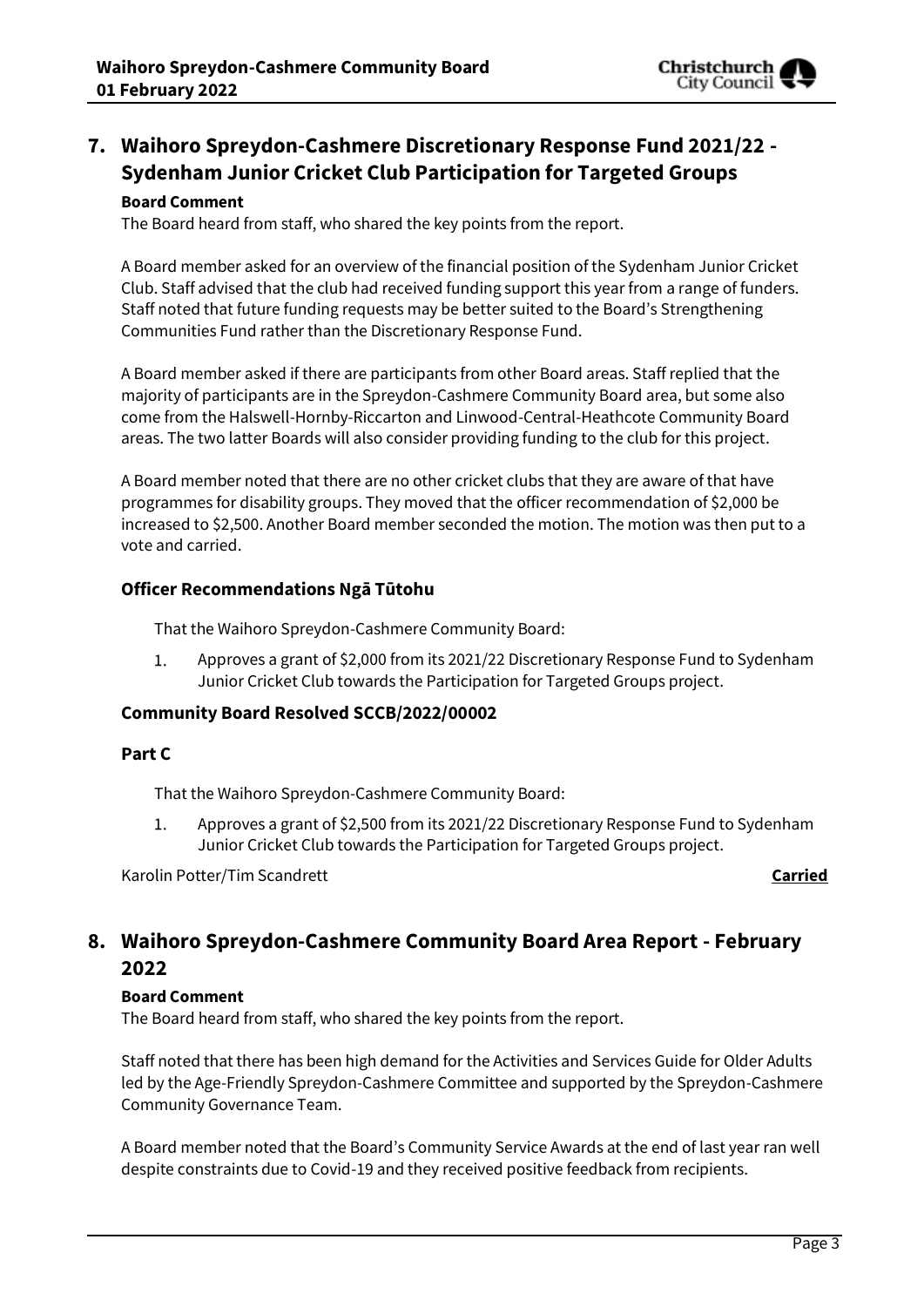

A Board member noted that it is positive that the budget was secured to upgrade the footpath in Sydenham Cemetery.

Board members noted that many of the items that the Board advocated for in the Council's Long Term Plan 2021-31 were successful.

The Board agreed that it would like to make a submission on the Council's Water Supply, Wastewater and Stormwater Bylaw Review. The Board supports the bylaw's aim to ensure clean drinking water and avoid contaminants that harm the environment from entering the stormwater network.

The Board discussed the memo attached to this report about unmarked graves in Sydenham Cemetery. The Board agreed that it would like to request staff advice on the number and location of Sunnyside residents' unmarked graves in Sydenham Cemetery and options to commemorate them.

## **Officer Recommendations Ngā Tūtohu**

That the Waihoro Spreydon-Cashmere Community Board:

Receive the Waihoro Spreydon-Cashmere Community Board Area Report for February  $1.$ 2022.

## **Community Board Resolved SCCB/2022/00003**

#### **Part B**

That the Waihoro Spreydon-Cashmere Community Board:

- 1. Receive the Waihoro Spreydon-Cashmere Community Board Area Report for February 2022.
- 2. Decide to make a submission on the Council's Water Supply, Wastewater and Stormwater Bylaw Review, and delegate approval of the final submission to the Chair and Deputy Chair.
- 3. Request that staff provide further advice to the Council (and inform all Community Boards) on the number and location of Sunnyside residents' unmarked graves in Sydenham Cemetery and options to commemorate them.

Lee Sampson/Melanie Coker **Carried**

## **9. Elected Members' Information Exchange Te Whakawhiti Whakaaro o Te Kāhui Amorangi**

## **Part B**

Board members shared the following information:

 The Board members noted their sadness at the tragic death of Juliana Cayena Bonilla-Herrera. A Board member noted that there had been an opportunity for the community to gather in memory.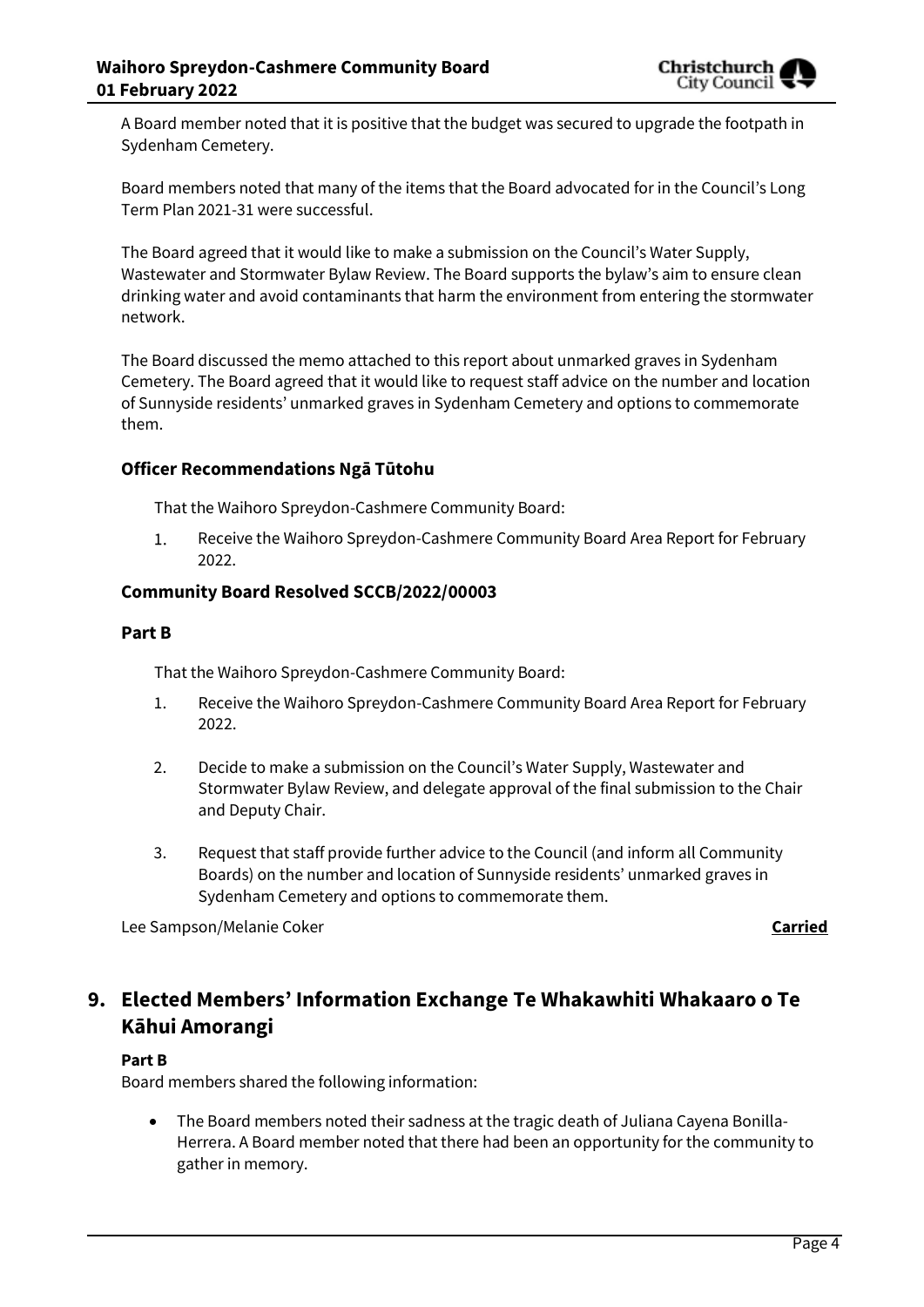- A Board member noted that Waka Kotahi's Streets for People programme is open for expressions of interest.
- A Board member noted that some of the Muscovy ducks on Waimokihi Terrace were recently relocated.
- A Board member attended a meeting of the Addington Neighbourhood Association.
- A Board member noted that the event industry is struggling financially due to the impact of Covid-19.

## **9.1 Community Facilities**

A Board member noted that many community facilities in the Spreydon and Cashmere wards are run by community organisations, and noted that it is important for them to future proof their organisations by, for example, undertaking succession planning.

#### **Part B**

The Waihoro Spreydon-Cashmere Community Board agreed to request staff advice on what community facilities in the Spreydon and Cashmere wards are run by community organisations and what support could be provided to those running facilities to future plan.

#### **9.2 Vehicle Break-Ins**

A Board member noted that residents have reported a recent increase in vehicle break-ins at the Rapaki Track, Mt Vernon Park and Victoria Park car parks.

#### **Part B**

The Waihoro Spreydon-Cashmere Community Board agreed to request that staff arrange again request an urgent briefing with the Police and Community Patrol about safety issues in the Board area, including ongoing vehicle break-ins at the Rapaki Track, Mt Vernon Park and Victoria Park car parks.

*\* Amendment made at the Waihoro Spreydon-Cashmere Community Board's meeting on 16 February 2022 under Item 3 – Confirmation of Previous Minutes.*

## **9.3 Domain Terrace - Traffic Safety**

A Board member noted that Domain Terrace is a busy road with vehicles, cyclists travelling on a major cycleway route and pedestrians accessing Spreydon Domain, including children and sports teams.

#### **Part B**

The Waihoro Spreydon-Cashmere Community Board agreed to request staff advice on options to improve traffic safety on Domain Terrace, including lowering the speed limit and banning the right-hand turn from Domain Terrace onto Lincoln Road.

## **9.4 Domain Terrace – Accessibility**